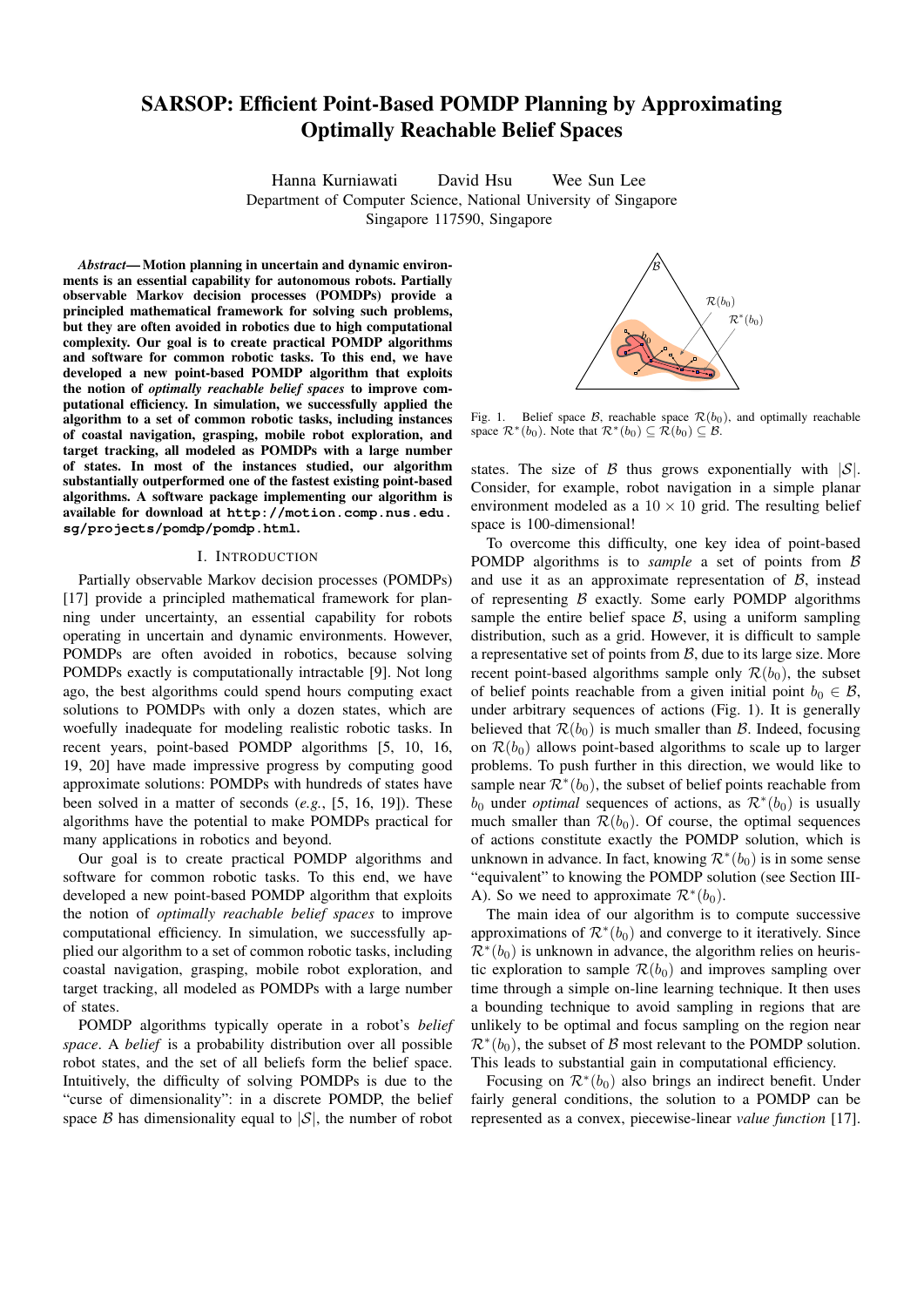We represent the value function as a set  $\Gamma$  of hyperplanes, each of which must dominate the rest at some sampled point. By pruning away sampled points that are suboptimal, *i.e.*, outside  $\mathcal{R}^*(b_0)$ , we can reduce the size of Γ, thus further improving computational efficiency.

#### II. BACKGROUND

#### *A. POMDPs*

A POMDP models an agent taking a sequence of actions under uncertainty to maximize its reward. Formally it is specified as a tuple  $(S, A, O, T, Z, R, \gamma)$ , where S is a set of states,  $A$  is a set of actions, and  $O$  is a set of observations.

In each time step, the agent lies in some state  $s \in \mathcal{S}$ ; it takes some action  $a \in \mathcal{A}$  and moves from s to a new state s'. Due to the uncertainty in action, the end state  $s'$  is modeled as a conditional probability function  $T(s, a, s') = p(s'|s, a)$ , which gives the probability that the agent lies in  $s'$ , after taking action a in state s. The agent then makes an observation to gather information on its state. Due to the uncertainty in observation, the observation result  $o \in \mathcal{O}$  is again modeled as a conditional probability function  $Z(s, a, o) = p(o|s, a)$ .

In each step, the agent receives a real-valued reward  $R(s, a)$ , if it takes action  $a$  in state  $s$ , and the goal of the agent is to maximize its expected total reward by choosing a suitable sequence of actions. For infinite-horizon POMDPs, the sequence of actions has infinite length. We specify a discount factor  $\gamma \in [0, 1)$  so that the total reward is finite and the problem is well defined. In this case, the expected total reward is given by  $E\left[\sum_{t=0}^{\infty} \gamma^t R(s_t, a_t)\right]$ , where  $s_t$  and  $a_t$  denote the agent's state and action at time t.

The solution to a POMDP is an *optimal policy* that maximizes the expected total reward. Normally, a policy is a mapping from the agent's state to a prescribed action. However, in a POMDP, the agent's state is partially observable and not known exactly. So we rely on the concept of beliefs. As described earlier, a belief is a probability distribution over S. A POMDP policy  $\pi: \mathcal{B} \to \mathcal{A}$  maps a belief  $b \in \mathcal{B}$  to a prescribed action  $a \in \mathcal{A}$ .

A policy  $\pi$  induces a value function  $V_{\pi}(b)$  that specifies the expected total reward of executing policy  $\pi$  starting from b. It is known that  $V^*$ , the value function associated with the optimal policy  $\pi^*$ , can be approximated arbitrarily closely by a convex, piecewise-linear function

$$
V(b) = \max_{\alpha \in \Gamma} (\alpha \cdot b),
$$

where  $\Gamma$  is a finite set of vectors called  $\alpha$ -vectors, b is the discrete vector representation of a belief, and  $\alpha \cdot b$  is the inner product of vectors  $\alpha$ -vector and b. Each  $\alpha$ -vector is associated with an action. The policy can be executed by selecting the action corresponding to the best  $\alpha$ -vector at the current belief. So a policy can be represented as a set of  $\alpha$ -vectors.

#### *B. Related Work*

POMDPs are a principled approach for planning and decision making under uncertainty [6, 17], but they are notoriously hard to solve [7, 9]. There have been significant efforts in developing approximation algorithms. See [1] for a recent survey.

Point-based algorithms have been particularly successful in computing approximate solutions to large POMDPs [2, 5, 10, 16, 19, 20]. Most of them use *value iteration* [13]. Exploiting the fact that the optimal value function must satisfy the Bellman equation [13], value iteration algorithms start with an initial policy represented as a value function  $V$  and perform backup operations on V by iterating on the Bellman equation until the iteration converges. One important idea shared by the point-based algorithms is to sample a representative set of points from the belief space  $\beta$  and compute an approximately optimal value function by performing backup operations over the sampled points rather than the entire  $\beta$ . They differ in how they sample the belief space and perform backup operations. To improve computational efficiency, recent pointbased algorithms sample only the reachable space  $\mathcal{R}(b_0)$  from an initial belief point  $b_0$ .

PBVI [10] is the first point-based algorithm that demonstrated good performance on a large POMDP called Tag, which has 870 states. Later point-based algorithms improved the performance significantly on this and other larger POMDPs. To our knowledge, HSVI2 [19] so far has the best performance in general. HSVI2 uses heuristics to guide the sampling towards regions that help cut down the gap between the upper and lower bounds on the optimal value function. FSVI [16] is another point-based algorithm, which uses a Markov decision process (MDP) to guide the sampling. MDP-guided sampling is effective for some problems, but the performance degrades when uncertainty is high and long sequences of information-gathering actions are required.

Our algorithm is related to HSVI2 and FSVI, but it explicitly attempts to sample the optimally reachable space  $\mathcal{R}^*(b_0)$ through learning-enhanced exploration and a bounding technique. Experimental results show that focusing on  $\mathcal{R}^*(b_0)$ is a promising idea. An early version of our algorithm [5] exploits bounding in a limited way: bounds are compared locally at individual belief points to prune suboptimal actions. In contrast, the current algorithm sets up the bounds to reach a specified value function approximation level at  $b_0$ , thereby leveraging information globally to reduce the number of poor samples—those that are in  $\mathcal{R}(b_0)$  but not in  $\mathcal{R}^*(b_0)$ .

One crucial reason for the computational intractability of POMDPs is the high dimensionality of  $B$ . Low-dimensional approximations of  $\beta$  therefore improve computational efficiency greatly (*e.g.*, [12, 14]). These approaches are important, but beyond the scope of this paper.

#### III. SARSOP

We now describe our algorithm, SARSOP, which stands for Successive Approximations of the Reachable Space under Optimal Policies.

#### *A. Optimally Reachable Spaces*

A key idea of point-based POMDP algorithms is to sample a representative set of points from the belief space and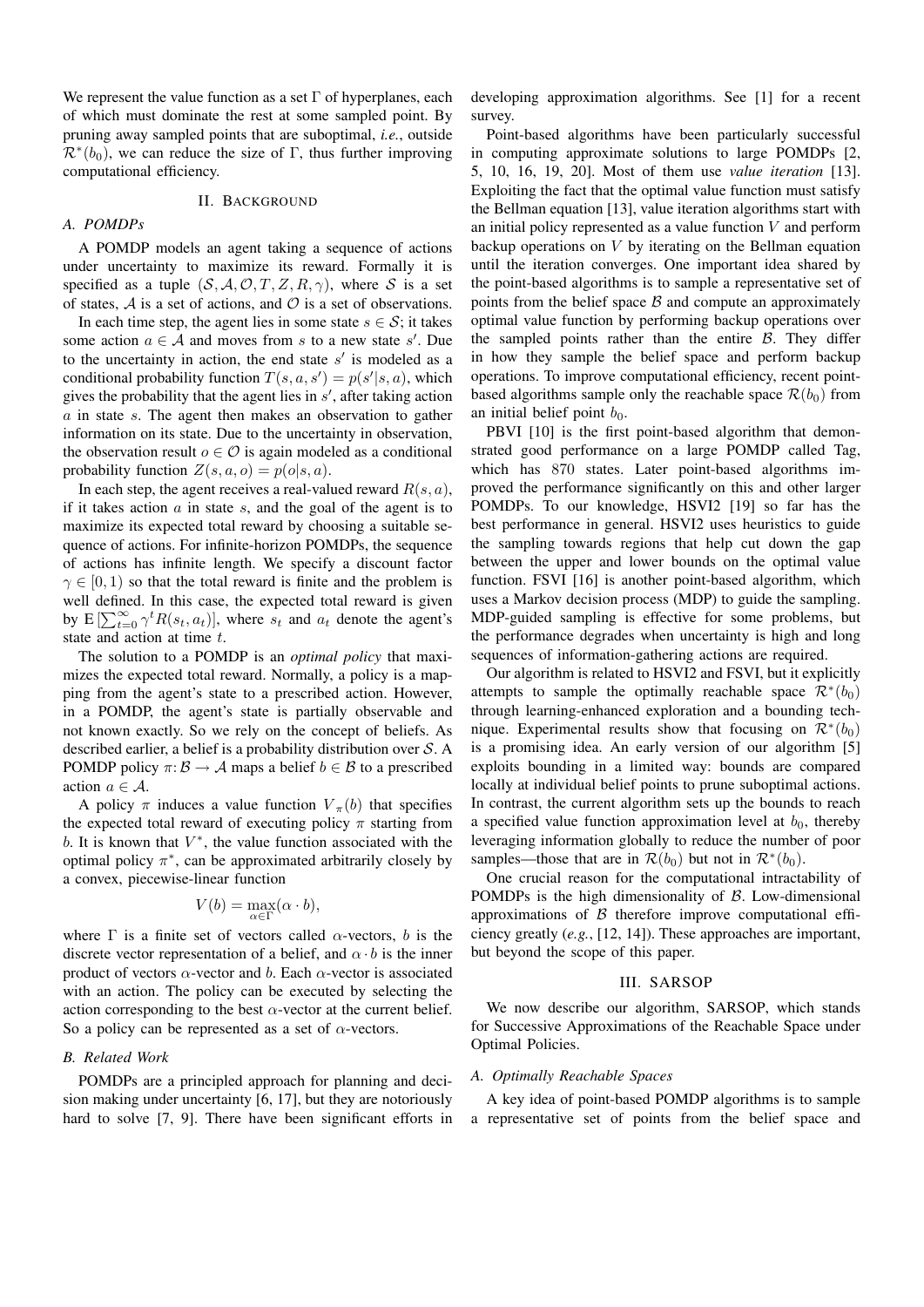#### Algorithm 1 SARSOP.

- 1: Initialize the set  $\Gamma$  of  $\alpha$ -vectors, representing the lower bound  $\underline{V}$  on the optimal value function  $V^*$ . Initialize the upper bound  $\overline{V}$  on  $V^*$ .
- 2: Insert the initial belief point  $b_0$  as the root of the tree  $T_R$ .
- 3: repeat
- 4: SAMPLE $(T_{\mathcal{R}}, \Gamma)$ .
- 5: Choose a subset of nodes from  $T_{\mathcal{R}}$ . For each chosen node b, BACKUP $(T_{\mathcal{R}}, \Gamma, b)$ .
- 6: PRUNE( $T_{\mathcal{R}}$ ,  $\Gamma$ ).
- 7: until termination conditions are satisfied.
- 8: return Γ.

use it as an approximate representation of the space. For efficiency, most recent algorithms sample from  $\mathcal{R}(b_0)$ , the set of points reachable from a given point  $b_0 \in \mathcal{B}$  under arbitrary sequences of actions. Theoretical analysis shows that approximate POMDPs solutions can be computed efficiently, when  $\mathcal{R}(b_0)$  has a small *covering number* [4]. Informally, the δ-covering number  $C(δ)$  of a set S is the minimum number of balls of radius  $\delta$  needed to cover S. So it is a measure of the "volume" of S.

*Theorem 1:* For any  $b_0 \in \mathcal{B}$ , let  $\mathcal{C}(\delta)$  be the  $\delta$ -covering number of  $\mathcal{R}(b_0)$ . Given any constant  $\epsilon > 0$ , an approximation  $V(b_0)$  of  $V^*(b_0)$ , with error  $|V^*(b_0) - V(b_0)| \leq \epsilon$ , can be found in time

$$
O\left(\mathcal{C}\left(\frac{(1-\gamma)^2\epsilon}{4\gamma R_{\text{max}}}\right)^2\log_\gamma\frac{(1-\gamma)\epsilon}{2R_{\text{max}}}\right).
$$

However, for many realistic robotics tasks, the assumption of small  $\mathcal{R}(b_0)$  may not hold. We would like our algorithm to do well when  $\mathcal{R}(b_0)$  may be large, but  $\mathcal{R}_{\pi^*}(b_0)$ , the space reachable under an optimal policy  $\pi^*$ , is small. As  $\mathcal{R}_{\pi^*}(b_0)$  is often much smaller than  $\mathcal{R}(b_0)$ , the assumption of small  $\mathcal{R}_{\pi^*}(b_0)$  is more likely to hold. Unfortunately, this relaxed assumption is too weak, and the problem of computing approximate POMDP solutions remains hard, despite the assumption [4].

*Theorem 2:* Let  $b_0$  be any point in  $\beta$  and  $\pi^*$  be an optimal policy. Given a constant  $\epsilon > 0$ , computing an approximation  $V(b_0)$  of  $V^*(b_0)$ , with error  $|V(b_0) - V^*(b_0)| \leq \epsilon |V^*(b_0)|$ , is NP-hard, even if the covering number of  $\mathcal{R}_{\pi^*}(b_0)$  is polynomial-sized.

On the other hand, if we are given a set of balls of radius  $\delta$ that covers  $\mathcal{R}_{\pi^*}(b_0)$ , the problem becomes much easier [4]. We call the set  $C$ , which contains the centers of this set of balls, a *δ-cover* of  $\mathcal{R}_{\pi^*}(b_0)$ .

*Theorem 3:* For any  $b_0 \in \mathcal{B}$  and any optimal policy  $\pi^*$ , given a proper  $\delta$ -cover C of  $\mathcal{R}_{\pi^*}(b_0)$  with  $\delta = \frac{1-\gamma)^2 \epsilon}{2\gamma R_{\text{max}}}$  $\frac{(1-\gamma)}{2\gamma R_{\text{max}}}$ , an approximation  $V(b_0)$  of  $V^*(b_0)$ , with error  $|V^*(b_0) - V(b_0)| \le$  $\epsilon$ , can be found in time

$$
O\left(|C|^2 + |C|\log_{\gamma}\frac{(1-\gamma)\epsilon}{2R_{\max}}\right),\right
$$

where |C| is the size of C and  $R_{\text{max}} = \max_{s,a} |R(s,a)|$  is the maximum one-step reward.



Fig. 2. The belief tree  $T_{\mathcal{R}}$  rooted at  $b_0$ .

Together, Theorems 2 and 3 say that computing approximate POMDP solutions is hard, but the problem becomes much easier, if a proper  $\delta$ -cover of  $\mathcal{R}_{\pi^*}(b_0)$  is given. It follows that the key difficulty must lie in computing such a cover. Once the cover is obtained, we can find an approximate POMDP solution in time polynomial in the cover size. So, instead of following the common approaches of directly approximating  $V^*$  or searching for  $\pi^*$ , our SARSOP algorithm focuses on finding an approximate cover of  $\mathcal{R}_{\pi^*}(b_0)$  through sampling.

Since there may be multiple optimal policies, SARSOP aims to sample  $\mathcal{R}^*(b_0) = \bigcup_{\pi^*} \mathcal{R}_{\pi^*}(b_0)$ , the union of all optimally reachable spaces.

In the following, to simplify the notations, we omit the argument  $b_0$  in  $\mathcal{R}(b_0)$  and  $\mathcal{R}^*(b_0)$ . It is understood that  $\mathcal R$ and  $\mathcal{R}^*$  are reachable from a given initial point  $b_0$ .

#### *B. Overview of the Algorithm*

SARSOP iterates over three main functions, SAMPLE, BACKUP, and PRUNE. A sketch is shown in Algorithm 1.

Like all point-based algorithm, SARSOP samples a set of points from the belief space. The sampled points form a tree  $T_{\mathcal{R}}$  (Fig. 2). Each node of  $T_{\mathcal{R}}$  represents a sampled point. As there is no confusion, we use the same symbol  $b$  to denote both a sampled point and its corresponding node in  $T_{\mathcal{R}}$ . The root of  $T_{\mathcal{R}}$  is the initial belief point  $b_0$ . To sample a new point b', we pick a node b from  $T<sub>R</sub>$  as well as an action  $a \in A$  and an observation  $o \in O$  according to suitable probability distributions or heuristics. We then compute  $b'$ using the formula

$$
b'(s') = \tau(b, a, o) = \eta Z(s', a, o) \sum_{s} T(s, a, s')b(s),
$$

where  $\eta$  is a normalization constant, and insert b' into  $T_{\mathcal{R}}$  as a child of b. Clearly, every point sampled this way is reachable from  $b_0$ . If we apply all possible sequences of actions and observations, the set of nodes in  $T<sub>R</sub>$  is exactly R. The key is, of course, to avoid doing so and focus the sampling, instead, on R<sup>∗</sup> .

To achieve this, SARSOP maintains both a lower bound V and an upper bound  $\overline{V}$  on the optimal value function  $V^*$ . The set  $\Gamma$  of  $\alpha$ -vectors represents a piecewise-linear approximation to  $V^*$  (Section II-A), and is also a lower bound when suitably initialized, using, *e.g.*, a fixed-action policy [1]. For the upper bound  $\overline{V}$ , SARSOP uses the sawtooth approximation [1]. The upper bound can be initialized in various ways, using the MDP or the Fast Informed Bound technique [1]. SARSOP uses the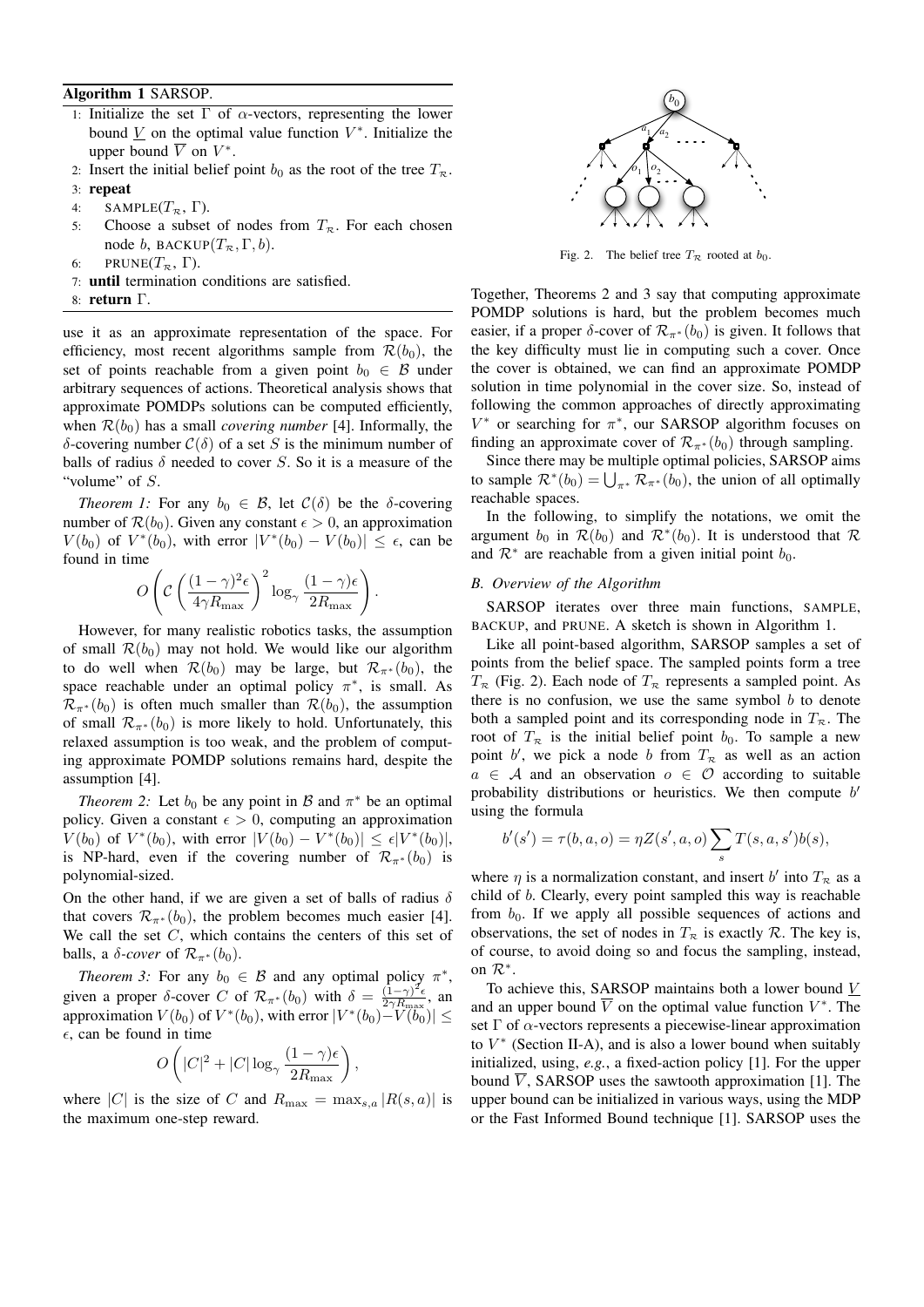## **Algorithm 2** Perform  $\alpha$ -vector backup at a node b of  $T_{\alpha}$ .

 $\overline{\text{BACKUP}(T_{\mathcal{R}}, \Gamma, b)}$ 

- 1: For all  $a \in \mathcal{A}$ ,  $o \in \mathcal{O}$ ,  $\alpha_{a,o} \leftarrow \text{argmax}_{\alpha \in \Gamma} (\alpha \cdot \tau(b, a, o)).$
- 2: For all  $a \in \mathcal{A}, s \in \mathcal{S}$ ,  $\alpha_a(s) \leftarrow R(s, a) + \gamma \sum_{o,s'} T(s, a, s') Z(s', a, o) \alpha_{a,o}(s').$
- 3:  $\alpha' \leftarrow \operatorname{argmax}_{a \in \mathcal{A}} (\alpha_a \cdot b)$
- 4: Insert  $\alpha'$  into  $\overline{\Gamma}$ .

upper and the lower bounds to bias sampling towards  $\mathcal{R}^*$  ( (see Section III-C).

Next, we perform backup at selected nodes in  $T_{\mathcal{R}}$ . A backup operation at a node  $b$  collates the information in the children of b and propagates it back to b. We perform the standard  $\alpha$ vector backup (Algorithm 2), with the value function approximation represented as a set  $\Gamma$  of  $\alpha$ -vectors. The value function approximation at b, obtained from the  $\alpha$ -vector backup, is the same as that from the Bellman backup. However, the Bellman backup propagates only the value, while the  $\alpha$ -vector backup propagates the gradient of the value function approximation along with the value to obtain a global approximation over the entire belief space rather than a local approximation at b.

Invocation of SAMPLE and BACKUP generates new sampled points and  $\alpha$ -vectors. However, not all of them are useful for constructing an optimal policy and are pruned to improve computational efficiency (see Section III-D).

SARSOP is an anytime algorithm that returns the best policy found within a pre-specified amount of time. It gradually reduces the gap  $\epsilon$  between the upper and lower bounds on the value function at  $b_0$ , until it reaches either a pre-specified gap size or the time limit.

#### *C. Sampling*

The NP-hardness result described in Section III-A suggests that sampling from  $\mathcal{R}^*$  is hard. We use heuristics and information gathered from earlier samples to guide the sampling and improve the sampling distribution over time. Furthermore, by using value function bounds, we try to avoid sampling in regions that are unlikely to be reachable under any optimal policy, *i.e.*, outside of  $\mathcal{R}^*$ . See Algorithm 3 for the pseudocode.

To sample new belief points, SARSOP sets a target gap size  $\epsilon$  between the upper and lower bound at the root  $b_0$  of  $T_R$  and traverses a single path down  $T_R$  by choosing at each node the action with the highest upper bound and the observation that makes the largest contribution to the gap at the root of  $T_{\mathcal{R}}$ . This is the same action and observation selection strategy used in HSVI2 [19]. The sampling path is terminated under suitable conditions. Together, the strategies for action and observation selection and the choice of termination conditions control the resulting sampling distribution.

One termination condition is to stop when the sampling path reaches a node whose gap between the upper and lower bounds is smaller than  $\gamma^{-t} \epsilon$ , where t is the depth of the node in  $T_{\mathcal{R}}$  [19]. If each leaf of  $T_{\mathcal{R}}$  has a gap smaller than  $\gamma^{-t} \epsilon$ , the gap at the root is guaranteed to be smaller than  $\epsilon$ . This condition, although reasonable, is inadequate. As the target gap  $\epsilon$  at the root gets smaller, the sampling path must traverse

deeper down the tree. As we go down the tree, the set of points in  $R$  increases much faster than the set of points in  $R^*$ , and it becomes increasingly difficult to sample from  $\mathcal{R}^*$ . To focus sampling near  $\mathcal{R}^*$  and minimize sampling in  $\mathcal{R}\backslash\mathcal{R}^*$ , we would like to make the sampling path as shallow as possible while still achieving the target gap  $\epsilon$  at the root of  $T_{\mathcal{R}}$ . A potential dilemma here is that some nodes with high expected rewards lie deep in the tree, and we must allow the sampling path to go deep enough in order to reach them.

*a) Selective deep sampling:* As each backup operation chooses the action that *maximizes* the expected reward, improvements in lower bounds are quickly propagated to the root when nodes with high expected rewards are found. This not only directly improves the policy but also provides information to stop sampling more quickly in regions that are likely outside R<sup>∗</sup> . In contrast, upper bounds cannot be propagated beyond a node until the upper bounds for *all* the actions at the node are sufficiently improved. Finding the best action is not enough. Thus we give preference to lower bound improvements and continue down a sampling path beyond the node with a gap of  $\gamma^{-t}$ <sub> $\epsilon$ </sub>, if we predict that doing so likely leads to improvement in the lower bound at the root.

To make such a predication, conceptually we predict the optimum value  $V^*(b)$  at a node b and propagate the predicted value  $\hat{V}$  up towards the root. If  $\hat{V}$  improves the lower bound at the root, we expand  $b$  and then repeat the procedure at the next selected node down the sampling path. Otherwise, we proceed to check the gap termination criterion described in the next subsection.

To predict the optimal value  $V^*(b)$ , we use a simple learning technique. We cluster beliefs according to suitable features and use previously computed values of beliefs in the same cluster as  $b$  to predict the value of  $b$ . This allows us to learn which parts of the belief space is worth exploring. Currently, we use the initial upper bound and the entropy of  $b$  as the features and discretize the belief space into a finite number of bins according to these two features. The average value of beliefs in a bin is used as the prediction for the value of any new belief falling into the bin. If a bin is empty, the initial upper bound of the new belief is used as its predicted value.

To implement this idea efficiently, we do not actually propagate the predicted value  $\hat{V}$  back to the root. Instead, we pass a lower-bound target level L down the sampling path. The predicted value  $\hat{V}$  is checked against L. If  $\hat{V}$  fails to meet the target  $L$  at a node  $b$ , the lower bound at  $b$  will not be propagated further up towards the root of  $T_{\mathcal{R}}$ .

Let us now consider how to pass the target  $L$  at a node  $b$  to a child node  $b' = \tau(b, a, o)$ . First, observe that value function information is propagated up from  $b'$  to  $b$  only if the action  $a$ that takes  $b$  to  $b'$  has higher value than all other actions at  $b$ . We thus calculate an intermediate target level  $L'$  for  $a$ , which is set to the maximum over  $L$  and the values of all the actions at b (Algorithm 3, lines 7–8). Next, observe that the lower bound on the value of action  $a$  is

$$
\underline{Q}(b,a) = \sum_s R(s,a)b(s) + \gamma \sum_o p(o|b,a) \underline{V}(b').
$$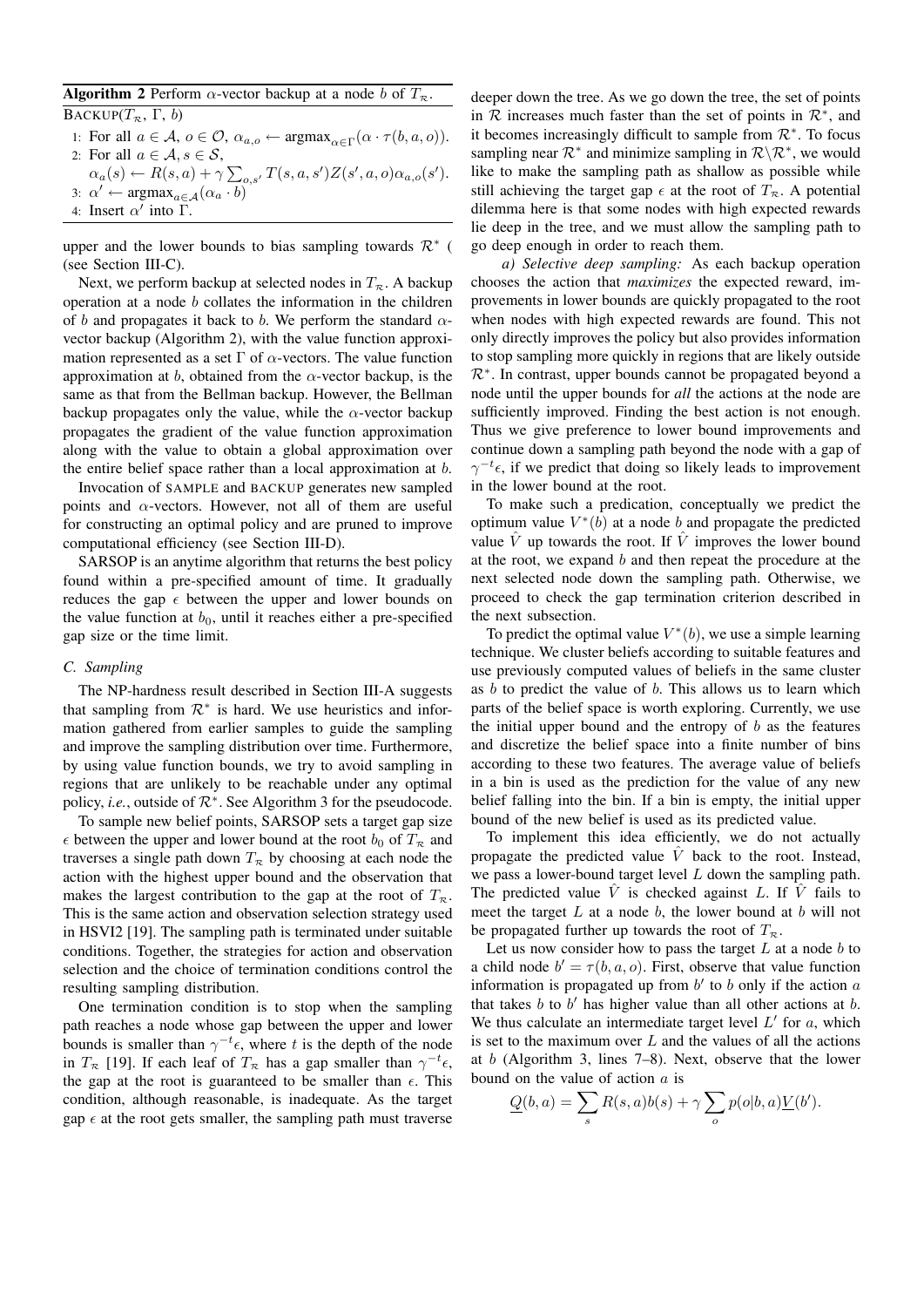## Algorithm 3 Sampling near  $\mathcal{R}^*$ .

 $\overline{\text{SAMPLE}(T_{\mathcal{R}}, \Gamma)}$ 

- 1: Set L to the current lower bound on the value function at the root  $b_0$  of  $T_R$ . Set U to  $L + \epsilon$ , where  $\epsilon$  is the current target gap size at  $b_0$ .
- 2: SAMPLEPOINTS $(T_{\mathcal{R}}, \Gamma, b_0, L, U, \epsilon, 1)$ .

SAMPLEPOINTS( $T_{\mathcal{R}}$ ,  $\Gamma$ ,  $b$ ,  $L$ ,  $U$ ,  $\epsilon$ ,  $t$ ).

- 3: Let  $\hat{V}$  be the predicted value of  $V^*(b)$ .
- 4: if  $\hat{V} \leq L$  and  $\overline{V}(b) \leq \max\{U, V(b) + \epsilon \gamma^{-t}\}\$  then
- 5: return
- 6: else
- 7:  $Q \leftarrow \max_a Q(b, a)$ .

8:  $L' \leftarrow \max\{L, Q\}.$ 

- 9:  $U' \leftarrow \max\{U, Q + \gamma^{-t} \epsilon\}.$
- $10:$  $a' \leftarrow \arg \max_a \overline{Q}(b, a).$

11: 
$$
o' \leftarrow \arg \max_o p(o|b, a') \left( \overline{V}(\tau(b, a', o)) - \underline{V}(\tau(b, a', o)) \right).
$$

- 12: Calculate  $L_t$  so that  $L' = \sum_s R(s, a')b(s)$  +  $\gamma\left(p(o'|b,a')L_{\mathrm{t}}+\sum_{o\neq o'}p(o|b,a')\underline{V}(\tau(b,a',o))\right).$
- 13: Calculate  $U_t$  so that  $U' = \sum_s R(s, a')b(s)$  +  $\gamma\left(p(o'|b,a')U_{\mathrm{t}}+\sum_{o\neq o'}p(o|b,a')\overline{V}(\tau(b,a',o))\right).$

14: b  $\prime \leftarrow \tau(b, a', o').$ 

- 15: Insert  $b'$  into  $T_{\mathcal{R}}$  as a child of  $b$ .
- 16: SAMPLEPOINTS $(T_{\mathcal{R}}, \Gamma, b', L_t, U_t, \epsilon, t + 1)$ .

Hence the target level for b' is the value needed for  $Q(b, a)$ to achieve its target  $L'$  (Algorithm 3, line 12).

To guard against misleading predictions that result in unnecessarily deep samplings paths, we only continue down a sampling path until the gap between the upper and lower bounds is  $\kappa \gamma^{-t} \epsilon$  for some  $\kappa < 1$ . The  $\kappa$  value is set to 0.5 in our current implementation.

*b) The gap termination criterion:* If our prediction shows no improvement of the lower bound at the root, we use the target gap size  $\epsilon$  at the root to decide whether to terminate the sampling path and avoid sampling in regions unlikely to be in  $\mathcal{R}^*$ . As mentioned earlier, the straightforward way of achieving the target gap size  $\epsilon$  between the upper and lower bounds at the root of  $T_{\mathcal{R}}$  is to require a gap size  $\gamma^{-t} \epsilon$  for all leaves of  $T<sub>R</sub>$ . However, it is in fact sufficient to ensure that the condition is satisfied somewhere along all the paths from the root to the leaves, rather than at the leaves themselves. This has the advantage of leveraging information globally from the other parts of  $T<sub>R</sub>$  to terminate a sampling path as early as possible and thus improving computational efficiency.

To do this, we pass an upper-bound target level  $U$  down the sampling path as well. For a node  $b$  at depth  $t$ , we can terminate sampling if its upper bound is lower than  $V(b)$  +  $\epsilon \gamma^{-t}$  or the upper-bound target U passed down from parent of b. This termination criterion has the same effect as requiring all leaves to have a gap of no more than  $\epsilon \gamma^{-t}$ : if all leaves in  $T_R$  meet this termination criterion, the root  $b_0$  achieves the

target gap size of  $\epsilon$ . The upper-bound target level U can be passed down a sampling path in a way similar to that for the lower-bound target level L. See Algorithm 3, lines 9 and 13.

The combination of selective deep sampling and the gap termination criterion leads to an effective sampling strategy that goes deep into  $T_{\mathcal{R}}$  when need. This avoids unnecessarily sampling in  $\mathcal{R}\backslash\mathcal{R}^*$  and gives a better approximation to  $\mathcal{R}^*$ .

### *D. Pruning*

The efficiency of backup operations, which take up a significant fraction of the total computation time, depends significantly on the size of the set  $\Gamma$  of  $\alpha$ -vectors. To improve computational efficiency, existing point-based algorithms usually prune an  $\alpha$ -vector from  $\Gamma$  if it is dominated by others over the entire belief space  $\beta$ . The notion of optimally reachable space suggests an alternative and more aggressive pruning technique: ideally, we want to prune an  $\alpha$ -vector if it is dominated by other  $\alpha$ -vectors over  $\mathcal{R}^*$ , rather than  $\beta$ . Since  $\mathcal{R}^*$  is potentially much smaller than  $\mathcal{B}$ , this may substantially reduce the size of  $\Gamma$  and improve the efficiency of the backup operations and thus the overall algorithm.

As  $\mathcal{R}^*$  is not known in advance, we use B, the set of all sampled belief points contained in  $T_{\mathcal{R}}$ , as an approximation. To improve this approximation and to keep the size of  $B$  small, we prune from  $B$  those points that are provably suboptimal and do not lie in  $\mathcal{R}^*$ . For a node b in  $T_{\mathcal{R}}$ , if  $\overline{Q}(b, a) < Q(b, a')$ for two actions a and  $a'$ , then we prune all the sampled points in the subtree resulting from taking action  $a$  at  $b$ , as an optimal policy will never take the action  $a$  at  $b$  and traverse the subtree underneath. It is possible that some pruned points may turn out to lie in  $\mathcal{R}^*$ , as there are other paths in  $T_{\mathcal{R}}$  to reach them under an optimal policy. However, the benefits of keeping  $B$  small usually outweighs the loss in the approximation quality due to over-pruning. These points can also be eventually recovered from the other paths in  $T_{\mathcal{R}}$ .

Belief point pruning in turn enables more aggressive  $\alpha$ vector pruning. In SARSOP, an  $\alpha$ -vector is pruned if it is dominated by others over  $B$ . A simple criterion for dominance is to say that for two  $\alpha$ -vectors  $\alpha_1$  and  $\alpha_2$ ,  $\alpha_1$  dominates  $\alpha_2$ at a belief point b if  $\alpha_1 \cdot b \ge \alpha_2 \cdot b$ . However, this is not robust. The set B is a finitely sampled approximation of  $\mathcal{R}^*$ . Since SARSOP computes an approximately optimal policy over B only, the computed policy may choose an action that causes it to slightly veer off  $\mathcal{R}^*$  and get into a region in which the value function approximation is poor. To address this issue, we impose the more stringent requirement of dominance over a  $\delta$ neighborhood:  $\alpha_1$  dominates  $\alpha_2$  at a belief point b if  $\alpha_1 \cdot b' \geq$  $\alpha_2 \cdot b'$  at every point b' whose distance to b is less than  $\delta$ , for some fixed constant δ. We call this δ*-dominance*. We can check  $\delta$ -dominance very quickly by computing the distance  $d$ from b to the intersection of the hyperplanes represented by  $\alpha_1$ and  $\alpha_2$  and making sure that  $d > \delta$ . In the implementation, the value of  $\delta$  can be set adaptively according to the effectiveness of  $\alpha$ -vector pruning. A similar idea for  $\alpha$ -vector pruning, but without using the  $\delta$ -neighborhood, is described in [15].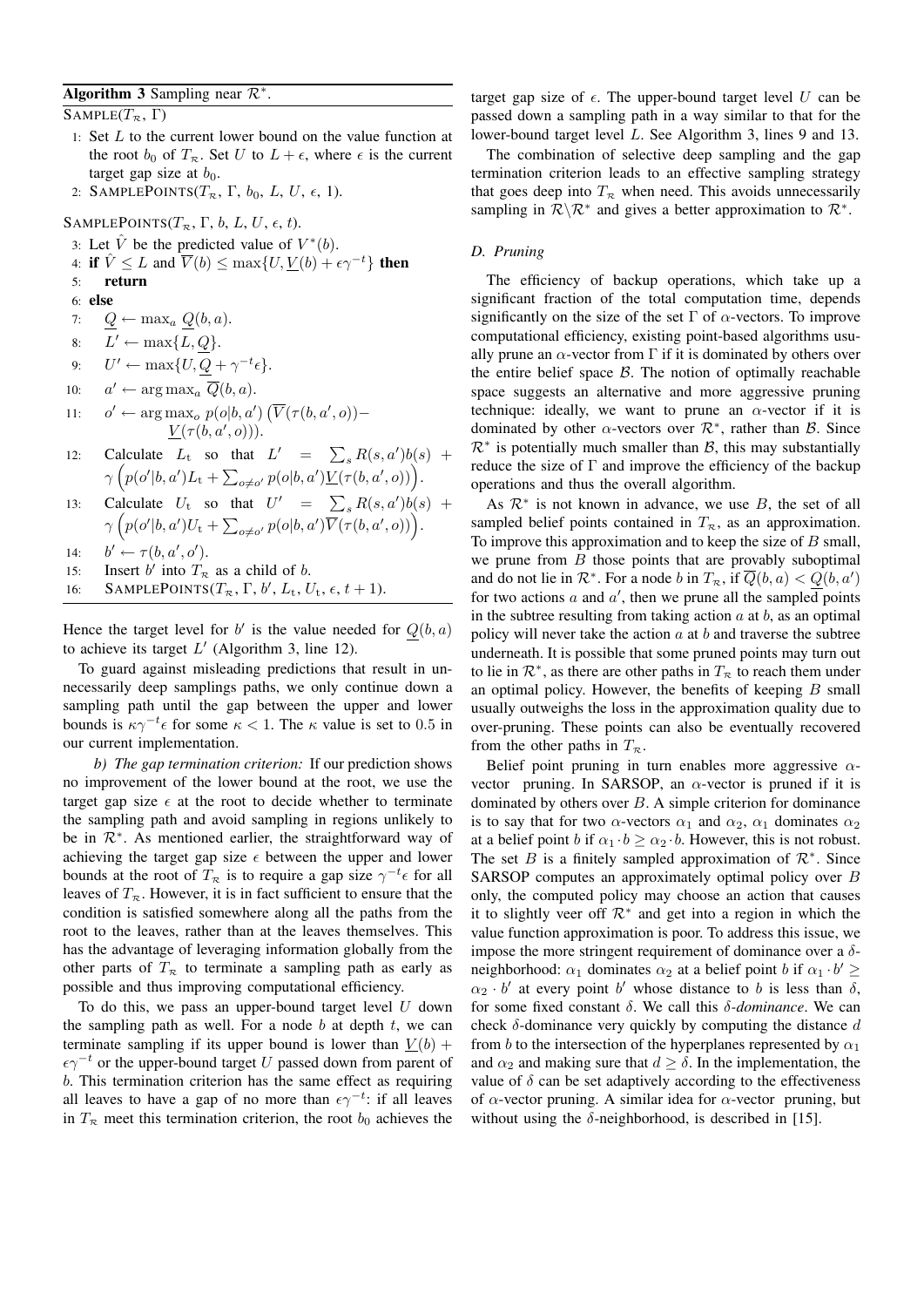



(*a*) Underwater Navigation, an instance of coastal navigation, shown on a reduced map with a  $11 \times 12$  grid. "S" marks the possible initial positions for the robot. The robot is equally likely to start in any of these positions. "D" marks the destinations. "R" marks the rocks. "O" marks places that the robot can fully localize itself.

(*b*) Grasping. A fingered robot arm grasps a stepped block. Courtesy of L.P. Kaelbling and T. Lozano-Pérez.



(*c*) Integrated Exploration. A robot navigates with an uncertain map. Areas shaded in black represent obstacles. Areas shaded in light gray represent (possibly damaged) bridges. "S" marks the start location for the robot. "D" marks destination locations.



(*d*) Homecare. A robot follows a moving person, the target. The light blue areas indicate obstacles. The black dashed curve indicates the target's path. The green area around the robot indicates the the robot sensor' visibility region. The various shades of gray show the robot's belief of the current target position.

Fig. 3. Some common robotic tasks modeled as POMDPs.

#### IV. EXPERIMENTS

We have successfully applied SARSOP to a set of distinct robotic tasks. In this section, we describe these tasks, the experimental setup, and the results.

#### *A. Robotic Tasks Studied*

Uncertainty arises in various ways in robotic systems. Suppose that the state of a robotic system is given by  $(x_r, x_e)$ , where  $x_r$  represents the state of the robot and  $x_e$  represents the state of the environment. Inaccuracies in robot control and sensing are the typical causes for uncertainty in  $x_r$ . They are

almost always present to some degree. Uncertainty in  $x<sub>e</sub>$ , On the other hand, varies widely. We thus divide the robotic tasks studied here into three categories according to the uncertainty in  $x<sub>e</sub>$ . In the first category, the environment is static and known with high accuracy. So uncertainty in  $x<sub>e</sub>$  can be ignored, and we only need to consider uncertainty in  $x_r$  in planning the robot's actions. In the second category, the environment is static, but not known accurately. Thus, we must take into account the uncertainty in both  $x_r$  and  $x_e$  in planning. In the last category, the environment is not static and changes over time. We need a dynamic model of the environment and use it to plan actions for the robot to respond to changes in the environment.

*a) Underwater Navigation:* We start with an instance of the well known coastal navigation problem. An autonomous underwater vehicle (AUV) navigates in an environment modeled as a  $51 \times 52$  grid map (Fig. 3*a*). The AUV needs to navigate from the left border of the map to the right border. It must avoid rocks scattered near the goals, as they may cause severe damages to the vehicle. In each step, the AUV can either stay in the current position or move to any of the four adjacent positions (directly above, below, left, and right). Due to poor visibility conditions, the AUV can only localize itself along the top or bottom borders, where there are beacon signals. The environment is static and known in advance. So this problem belongs to the first category.

Roughly, the optimal policy for the AUV is to move diagonally until it reaches the top or bottom border to localize itself. It can then safely pass through the rocks and get to the destinations on the right border. A feature of this problem is that heuristics assuming full observability (*e.g.*, an MDP policy) favor shorter horizontal paths rather than diagonal paths and thus often choose the wrong action.

*b) Grasping:* This problem was introduced in the work of Hsiao, Kaelbling, and Lozano-Pérez [3]. As a POMDP, this problem is similar to coastal navigation: the environment is static and known, but due to limited sensing capabilities, the robot has difficulty in determining its own state exactly. It needs to perform information-gathering actions to reduce the state uncertainty in order to reach the goal. However, as a robotic task, grasping has quite different physical characteristics. Here, a two-dimensional Cartesian robot arm with two fingers tries to grasp a stepped block on a table (Fig. 3*b*). It has only contact sensors at the tip and the sides of each finger to help determine the state. The robot performs compliant guarded moves (left, right, up, and down) and always maintains contact with the surface of the block or the boundary of the environment at the beginning and end of each move. The goal is to move the robot arm and have its two fingers straddle the block so that grasping is possible. More details on this problem can be found in [3].

*c) Integrated Exploration:* For some tasks, robots must traverse an area whose map is highly uncertain, for example, when robots perform SLAM tasks. In this situation, the robot must gather information to reduce map uncertainty, localize itself, and navigate to reach the goal. This is sometimes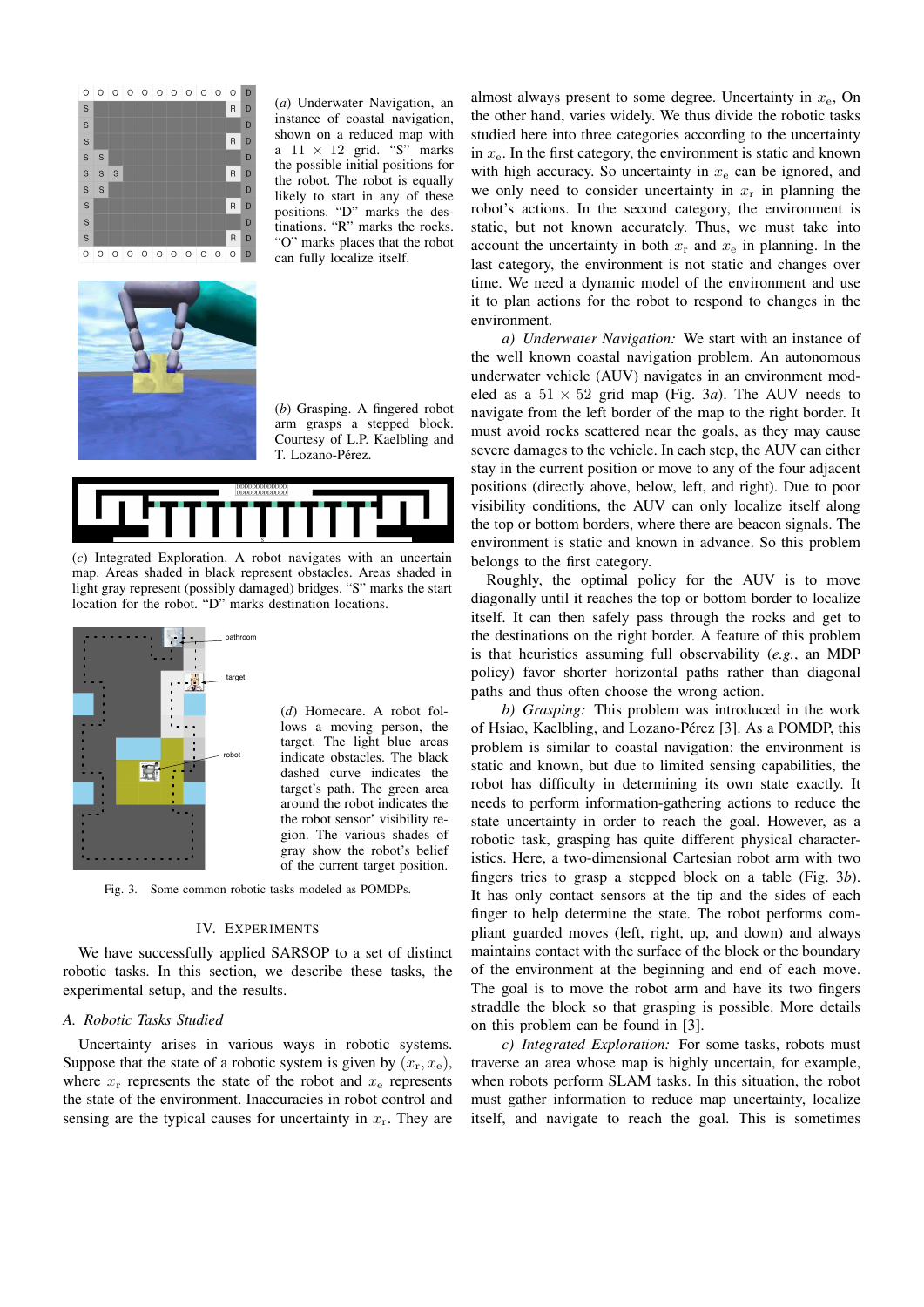called *integrated exploration* [8]. When the environment is static, integrated exploration belongs to our second category. Unfortunately, despite a static environment, uncertainty in the environment map causes the number of states for  $x_e$  to grow exponentially. Recall further that increase in the number of states in turn causes the belief space size to grow exponentially. Currently, such doubly exponential growth is too difficult to manage, even for point-based POMDP algorithms.

Our problem here models a similar, but simplified scenario (Fig. 3*c*). In one step, the robot can move from its current location to one of the eight adjacent locations horizontally, vertically, and diagonally. The result of a move is uncertain. The robot can localize itself in several locations scattered around the environment. To reach the destination, the robot may follow one of the long routes along the far left and right sides of the environment or take a shortcut through one of the bridges (shaded in light gray in Fig. 3*c*). Due to flood damages, at most two bridges are still functional. The robot's goal is to reach the destination nodes as quickly as possible, using such an uncertain environment map. Even in this simplified setting, we still end up with more than 15,000 states.

*d) Rock Sample:* The Rock Sample problem first appeared in the work on HSVI [18]. In this problem, a rover explores an area modeled as a small grid and looks for rocks with scientific value. The rover always knows its own position exactly, as well as those of the rocks. However, it does not know which rocks are valuable. The rover can take noisy longrange sensor readings to gather information on the rocks. The accuracy of the sensor depends on the distance between the rover and the rocks. The rover can also sample a rock in the immediate vicinity. It receives a reward or a penalty, depending on whether the sampled rock is valuable.

In this problem, the environment is static, and a map with exact rock positions is available. However, the environment map that really matters is the one that marks the positions of *valuable* rocks. This map is unknown in advance. and the rover must infer this map from sensor readings. So this problem can be regarded as an instance of integrated exploration.

*e) Tag:* The Tag problem first appeared in the work on PBVI [10]. In Tag, the robot's goal is to follow a target that intentionally moves away. The robot and the target operate in a grid environment with 29 positions in total. In one step, they can either stay or move one of four adjacent positions (above, below, left, and right). The robot always knows its own position, but can observe the target's position only if they are in the same position. The robot pays a cost for each move and receives a reward every time it arrives in the same position as that of the target. Here, the environment changes over time due to the target motion. Thus the problem belongs to the third category.

*f) Homecare:* This problem models a robot following a person around at home for caretaking purposes (Fig. 3*d*). It is related to Tag, but involves a much larger number of states and more complex environment dynamics. Imagine that an elderly person moves around at home. His motion is nondeterministic: he follows a fixed path (marked as a black

dashed curve in Fig. 3*d*), but in each time step, he may pause or proceed along the path with equal probabilities. Along the path, there is special location representing a bathroom, where the person may stay for an extended duration. The person has a call button to call the robot over for help. The call button stays on for some uncertain duration and then goes off. The robot gets a reward only if it arrives in time. The robot can observe the person's position when they are close enough. Clearly the robot should stay close to the person in order to track his position well and improve the chance of receiving rewards. At the same time, it also wants to minimize movement in order to reduce power consumption. POMDP provides a principled way to evaluate such trade-offs.

## *B. Experimental Setup*

We applied SARSOP to the above tasks. For each task, we first performed long preliminary runs to determine approximately the reward level for the optimal policies and the amount of time needed to reach it. We then ran SARSOP for a maximum of two hours to reach this level and recorded the resulting policy. To estimate the expected total reward of the policy, we performed sufficiently large number of simulation runs until the variance in the estimated value was small. For comparison, we also ran HSVI2 on these tasks, following the same procedure. Both algorithms are implemented in C++. They were compiled with  $g++ v4.1.2$ . The experiments were performed on a PC with a 2.66GHz Intel processor and 2GB memory. For HSVI2, we used the newest software released by its original author, zmdp v1.1.3, which is a highly optimized implementation.

For SARSOP, the  $\delta$  value for  $\alpha$ -vector pruning was set at  $1 \times 10^{-2}$  for the two largest problems, Rock Sample and Homecare, and  $1 \times 10^{-4}$  for the rest. The performance of SARSOP is affected by the  $\delta$  value, but not sensitive to it. One important consideration in the choice of  $\delta$  is the dimensionality of the belief space involved, *i.e.*, the number of states. The rough guide that we have been using is  $1 \times 10^{-2}$  for POMDPs with about 10,000 states or more and  $1 \times 10^{-4}$  for those with substantially fewer states. We are currently implementing an adaptive technique to set  $\delta$  automatically and will include it in the final software release.

#### *C. Results*

The results are shown in Table I. Column 2 of the table lists the estimated expected total rewards for the computed policies and the 95% confidence intervals. Column 3 lists the corresponding computation times.

For all six tasks, SARSOP obtained good approximate solutions within the two-hour limit. In five out of the six tasks, SARSOP substantially outperformed HSVI2, sometimes by several times. For two tasks (Integrated Exploration and Tag), HSVI2 was unable to reach a comparable reward level as that of SARSOP within the two-hour time limit. Thus, for these two tasks, we also report the reward level that HSVI2 was able to reach at the end of two hours (Table I).